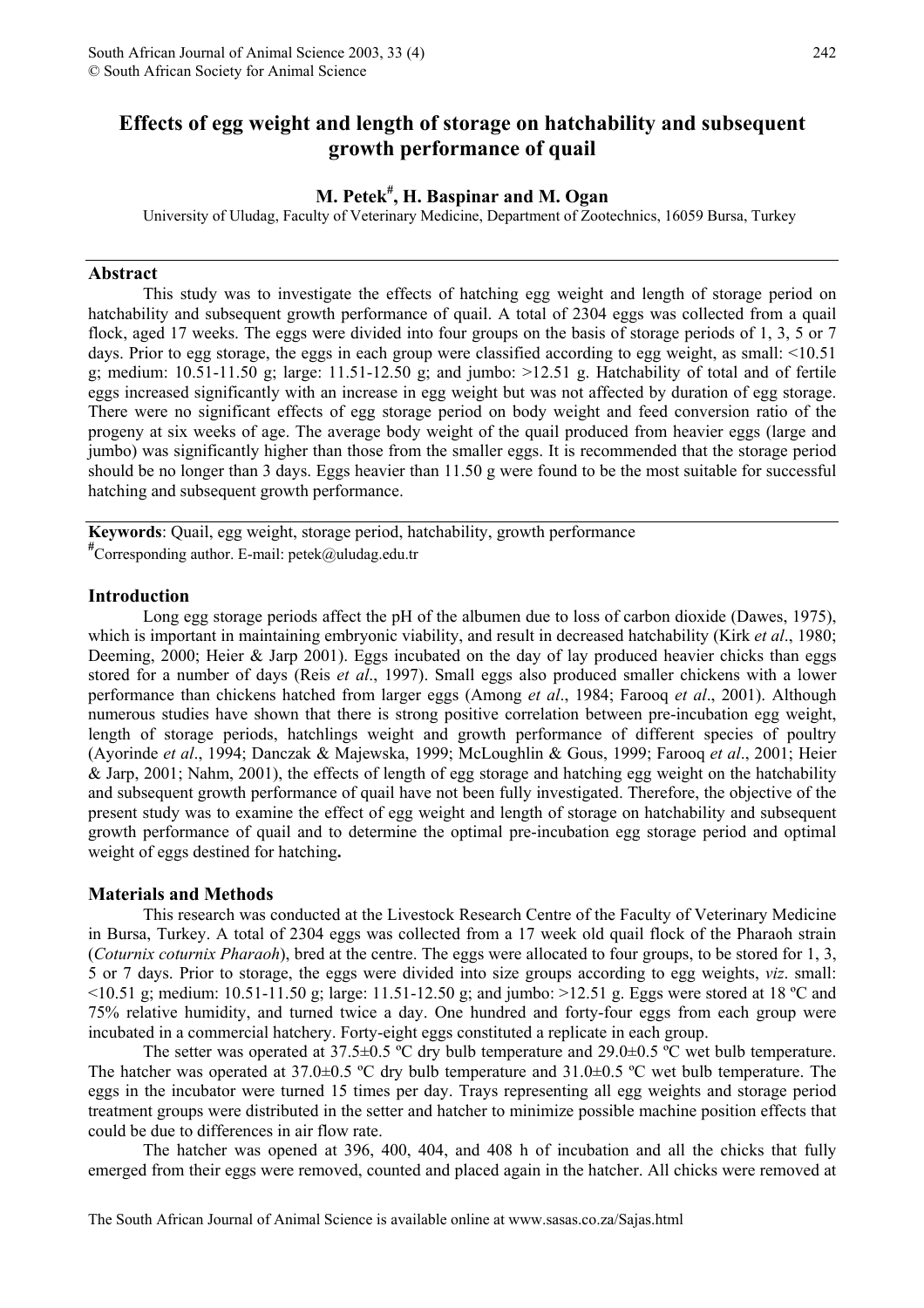418 h post-incubation and weighed individually to the nearest 0.05 g. From the data, hatching time (number of chicks hatched per number of all eggs set per control x 100) was calculated. All unhatched eggs in each treatment were opened and examined macroscopically to determine percentage fertility, percentage hatchability of fertile and total eggs. Hatchability of fertile or total eggs was calculated as the number of chicks hatched per fertile or total eggs set. The fertility results were reported as "apparent fertility" and presented in concert with hatchability of fertile and total eggs to provide unbiased data.

The newly hatched chicks from all groups were reared under the same growing conditions in battery cages in an open-sided house with mechanical ventilation. Chicks belonging to the same group were randomly allocated into three replicates at hatch. After being separated at three weeks of age according to sex on the basis of thoracic feather colour and through cloaca inspection by an experienced person, 25 female and 25 male quails in each group were transferred from the brooding cages to growing cages. These chicks were brooded and reared at 28  $\rm{^{\circ}C}$  for the first week, 27  $\rm{^{\circ}C}$  during the second week, 24  $\rm{^{\circ}C}$  during the third week and  $18-21$  °C from the fourth week to 6 week of age. A 24-h constant lighting regimen was used throughout the experiment. Standard production practices and quail growth ration produced at the Research Centre were used during the treatment. All birds had *ad lib.* access to feed and water. The diet was formulated according to NRC (1994) guidelines and the nutrient content of the diet is presented in Table 1. Chemical analyses of the diet were done, using the international procedures of AOAC (1990) and are presented in Table1.

| <b>Ingredients</b>                            | Dry matter<br>$\%$ | <b>Chemical composition</b>  | Dry matter<br>mg/kg |  |
|-----------------------------------------------|--------------------|------------------------------|---------------------|--|
| Maize                                         | 54.88              | Crude protein                | 220                 |  |
| Soyabean meal (48%)                           | 24.00              | Metabolisable energy (MJ/kg) | 12.92               |  |
| Full-fat soyabean                             | 7.16               | Crude fibre                  | 28.4                |  |
| Fish meal                                     | 6.00               | Crude fat                    | 89.0                |  |
| Sunflower meal                                | 0.50               | Ash                          | 41.4                |  |
| Vegetable oil                                 | 4.86               | Calcium                      | 10.0                |  |
| Dicalcium phosphate                           | 1.30               | Phosphorus                   | 7.6                 |  |
| Sodium chloride                               | 0.36               | Lysine                       | 11.4                |  |
| Limestone, ground                             | 0.55               | Methionine                   | 5.0                 |  |
| DL-methionine                                 | 0.17               | Sodium                       | 2.0                 |  |
| Oxiform $Dry1$                                | 0.01               |                              |                     |  |
| Vitamin and trace mineral premix <sup>2</sup> | 0.25               |                              |                     |  |
| Coccidiostat <sup>3</sup>                     | 0.10               |                              |                     |  |

**Table 1** Ingredient and chemical composition of the experimental diet

<sup>1</sup> Oxiform Dry-I: antioxidant (Farmavet İlaç Sanayii, Istanbul, Turkey)<sup>2</sup> Vitamin and trace mineral premix provided the followings per 2.5 kg of diet:

Vitamin A - 700 000 IU; vitamin D<sub>3</sub> - 300000 IU; vitamin E - 5000 mg; vitamin B<sub>1</sub> - 8000 mg; vitamin K<sub>3</sub> - 4000 mg; vitamin B<sub>2</sub> - 1600 mg; vitamin B<sub>6</sub> - 1200 mg; vitamin B<sub>12</sub> - 12 mg; pantotenic acid - 4000 mg; niasin - 6000 mg; folic acid - 400 mg; biotin - 120 mg; colin chloride - 400000 mg; Cu - 2000 mg; I - 120 mg; Co - 100 mg; Se - 80 mg; Mn - 24000 mg; Fe - 48000 mg; Zn - 6000 mg; calcium D- Pantotenat - 800 mg; BHT - 10000 mg; niacin - 2000 mg 3 Robifarm 33 Dry: anticoccidial (Farmavet <sup>İ</sup>laç Sanayii, Istanbul, Turkey)

Individual body weights of the quail at hatching and at 42 days of age were measured to determine chick weight and growth. The feed conversion ratio (kilograms of feed intake per kilogram of body weight gain) and mortality were calculated for the 42 days of growth period. Mortality rate was determined by dividing the number of dead by the number of quail at the beginning of growing period in a group. The European Efficiency Factor was calculated according to the method described by Nilipour (1998) at the end of the growth period.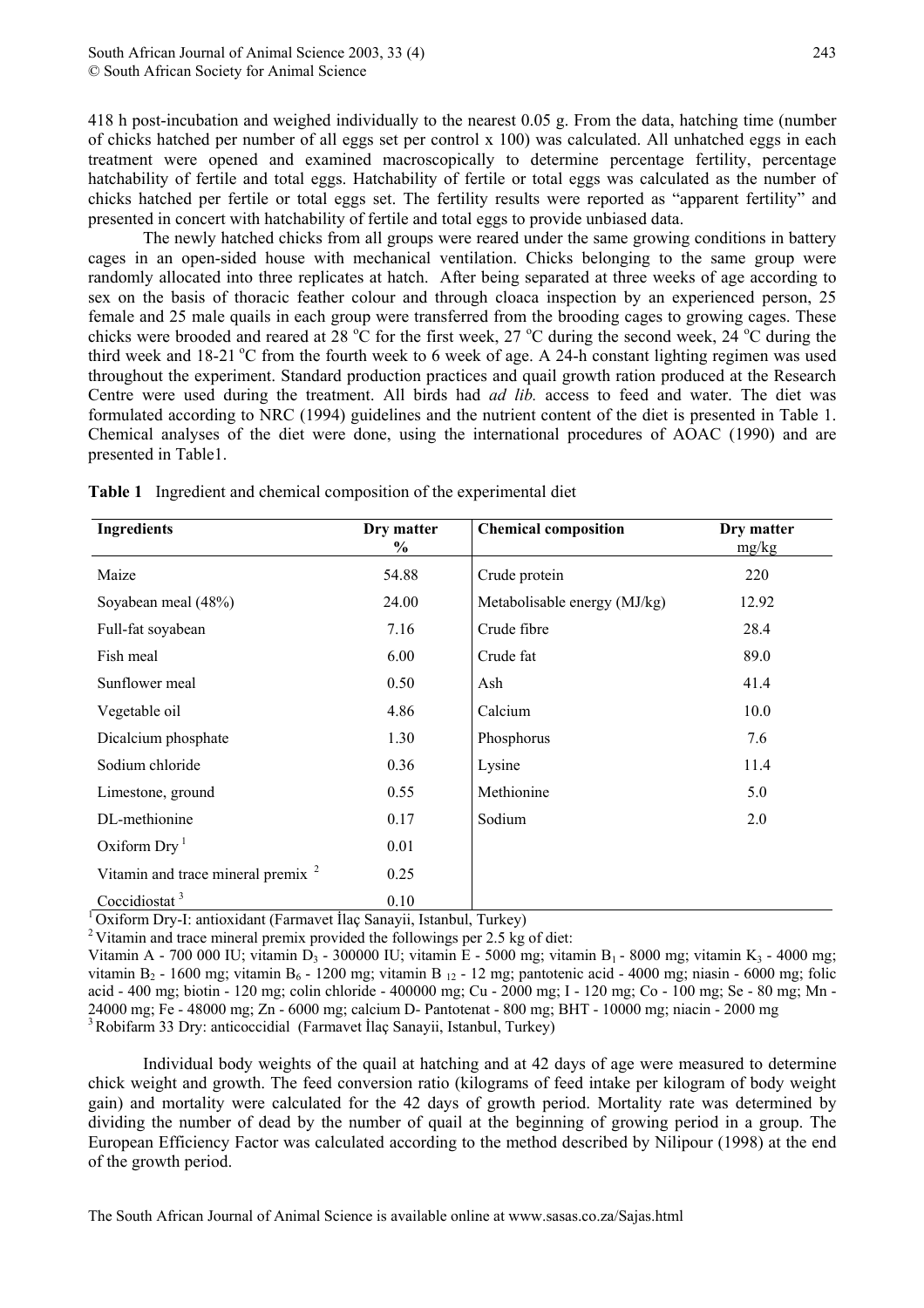The results for hatching time, apparent fertility, hatchability of fertile and total eggs, body weight at hatch and 42 days of age were analysed by two-way analysis of variance. When differences among the groups were significant, means were separated, using the Tukey test. Arc sine transformation was performed on hatching time, apparent fertility, hatchability of fertile and total eggs data prior to analyses. For feed conversion, the Kruskal-Wallis non-parametric ANOVA and Dunn's multiple comparisons tests were applied to indicate differences among the main groups. Mortality rates among the groups were analysed by the Chi-Square test procedure (Snedecor & Cochran, 1989). All analyses were performed using  $SPSS^{\circledast}$ computer software 10.00 (SPSS Inc. Chicago, USA 1999). Setting egg weight and length of egg storage period were the main effects.

## **Results and Discussion**

**Table 2** The effect of hatching egg weight and length of egg storage on hatching time, apparent fertility, hatchability of fertile and total eggs<sup>1</sup>

| <b>Storage</b><br>Period   | Hatching <sup>§</sup><br>egg size | Number<br>of eggs | Hatching time distribution (h)<br>Hatchability at: |                    |                     | Hatchability<br>$\frac{0}{0}$ | Apparent<br>fertility |                    |                     |
|----------------------------|-----------------------------------|-------------------|----------------------------------------------------|--------------------|---------------------|-------------------------------|-----------------------|--------------------|---------------------|
| days                       |                                   |                   | 396**                                              | 400*               | 404**               | 408**                         | fertile eggs          | total eggs         |                     |
| <b>Interactive Effects</b> |                                   |                   |                                                    |                    |                     |                               |                       |                    |                     |
| $\mathbf{1}$               | Small                             | 144               | 59.81                                              | 68.91              | 76.78               | 80.63                         | 92.65                 | 81.82              | 88.31               |
| $\mathbf{1}$               | Medium                            | 144               | 52.27                                              | 72.18              | 81.58               | 82.60                         | 96.43                 | 84.38              | 87.50               |
| $\mathbf{1}$               | Large                             | 144               | 47.95                                              | 63.52              | 81.28               | 84.35                         | 97.67                 | 87.50              | 89.58               |
| $\mathbf{1}$               | Jumbo                             | 144               | 33.32                                              | 59.39              | 86.44               | 86.44                         | 96.63                 | 89.58              | 92.71               |
| 3                          | Small                             | 144               | 1.56                                               | 5.98               | 71.61               | 82.29                         | 93.55                 | 86.57              | 92.54               |
| 3                          | Medium                            | 144               | 5.18                                               | 35.57              | 85.78               | 88.87                         | 95.60                 | 90.63              | 94.79               |
| 3                          | Large                             | 144               | 24.88                                              | 47.73              | 88.88               | 88.88                         | 92.13                 | 85.42              | 92.71               |
| 3                          | Jumbo                             | 144               | 20.92                                              | 24.01              | 80.51               | 84.69                         | 97.75                 | 90.63              | 92.71               |
| 5                          | Small                             | 144               | 1.51                                               | 1.51               | 3.10                | 8.71                          | 88.68                 | 72.31              | 81.54               |
| 5                          | Medium                            | 144               | $\boldsymbol{0}$                                   | $\boldsymbol{0}$   | 46.76               | 82.87                         | 95.51                 | 90.43              | 94.68               |
| 5                          | Large                             | 144               | $\boldsymbol{0}$                                   | $\boldsymbol{0}$   | 72.91               | 81.25                         | 94.14                 | 83.33              | 88.54               |
| 5                          | Jumbo                             | 144               | $\boldsymbol{0}$                                   | $\boldsymbol{0}$   | 53.75               | 84.29                         | 96.59                 | 89.47              | 92.63               |
| 7                          | Small                             | 144               | $\mathbf{0}$                                       | $\boldsymbol{0}$   | $\boldsymbol{0}$    | 6.78                          | 91.69                 | 77.03              | 83.78               |
| 7                          | Medium                            | 144               | $\boldsymbol{0}$                                   | $\boldsymbol{0}$   | 11.58               | 67.27                         | 93.67                 | 77.89              | 83.16               |
| 7                          | Large                             | 144               | $\boldsymbol{0}$                                   | $\boldsymbol{0}$   | 24.16               | 86.07                         | 98.82                 | 88.42              | 89.47               |
| 7                          | Jumbo                             | 144               | $\boldsymbol{0}$                                   | $\boldsymbol{0}$   | 1.03                | 19.11                         | 95.29                 | 86.17              | 90.43               |
| <b>Main Effects</b>        |                                   |                   |                                                    |                    |                     |                               |                       |                    |                     |
| $\mathbf{1}$               |                                   | 576               | 47.61                                              | 65.68              | 81.55 <sup>a</sup>  | 83.47 <sup>a</sup>            | 95.84                 | 85.82              | 89.52 <sup>ab</sup> |
| $\overline{3}$             |                                   | 576               | 13.81                                              | 29.60              | 81.21 <sup>a</sup>  | 85.43 <sup>a</sup>            | 94.75                 | 88.31              | $92.93^{a}$         |
| 5                          |                                   | 576               | 0.27                                               | 0.27               | $47.15^{b}$         | $68.32^{b}$                   | 93.73                 | 83.88              | 89.34 <sup>ab</sup> |
| 7                          |                                   | 576               | $0.00\,$                                           | $0.00\,$           | $9.72$ <sup>c</sup> | 46.98 <sup>c</sup>            | 94.93                 | 82.37              | $86.71^{b}$         |
| Significance               |                                   |                   | *                                                  | $\ast$             | *                   | *                             | $\rm n.s$             | $\rm n.s$          | $\ast$              |
|                            | Small                             | 576               | $16.93^{a}$                                        | 20.11 <sup>b</sup> | 38.16 <sup>c</sup>  | $45.24$ <sup>d</sup>          | $91.70^{b}$           | $79.43^{b}$        | 86.54               |
|                            | Medium                            | 576               | 14.43 <sup>b</sup>                                 | 27.07 <sup>a</sup> | 56.46 <sup>b</sup>  | 80.43 <sup>b</sup>            | $95.30^{a}$           | 85.83 <sup>a</sup> | 90.03               |
|                            | Large                             | 576               | 17.99 <sup>a</sup>                                 | 27.38 <sup>a</sup> | 66.04 <sup>a</sup>  | 84.30 <sup>a</sup>            | $95.69^{a}$           | 86.16 <sup>a</sup> | 90.05               |
|                            | Jumbo                             | 576               | 13.71 <sup>b</sup>                                 | 20.01 <sup>b</sup> | $55.66^{b}$         | $68.8\,^{\rm c}$              | $96.56^a$             | $88.96^{a}$        | 92.12               |
|                            | Significance                      |                   | *                                                  | *                  | *                   | $\ast$                        | *                     | *                  | n.s                 |

 $\frac{1}{3}$  Small: <10.51 g; medium: 10.51-11.50 g; large: 11.51-12.50 g; jumbo: >12.51 g.

<sup>\*</sup> Incubation time (h); \*\* Hatchability of total eggs from the beginning of incubation to control point <sup>a-c</sup> within columns, within effects, values with different superscripts differ significantly at \* P < 0.05

 $<sup>1</sup>$  Three replicate trays for interaction means</sup>

The South African Journal of Animal Science is available online at www.sasas.co.za/Sajas.html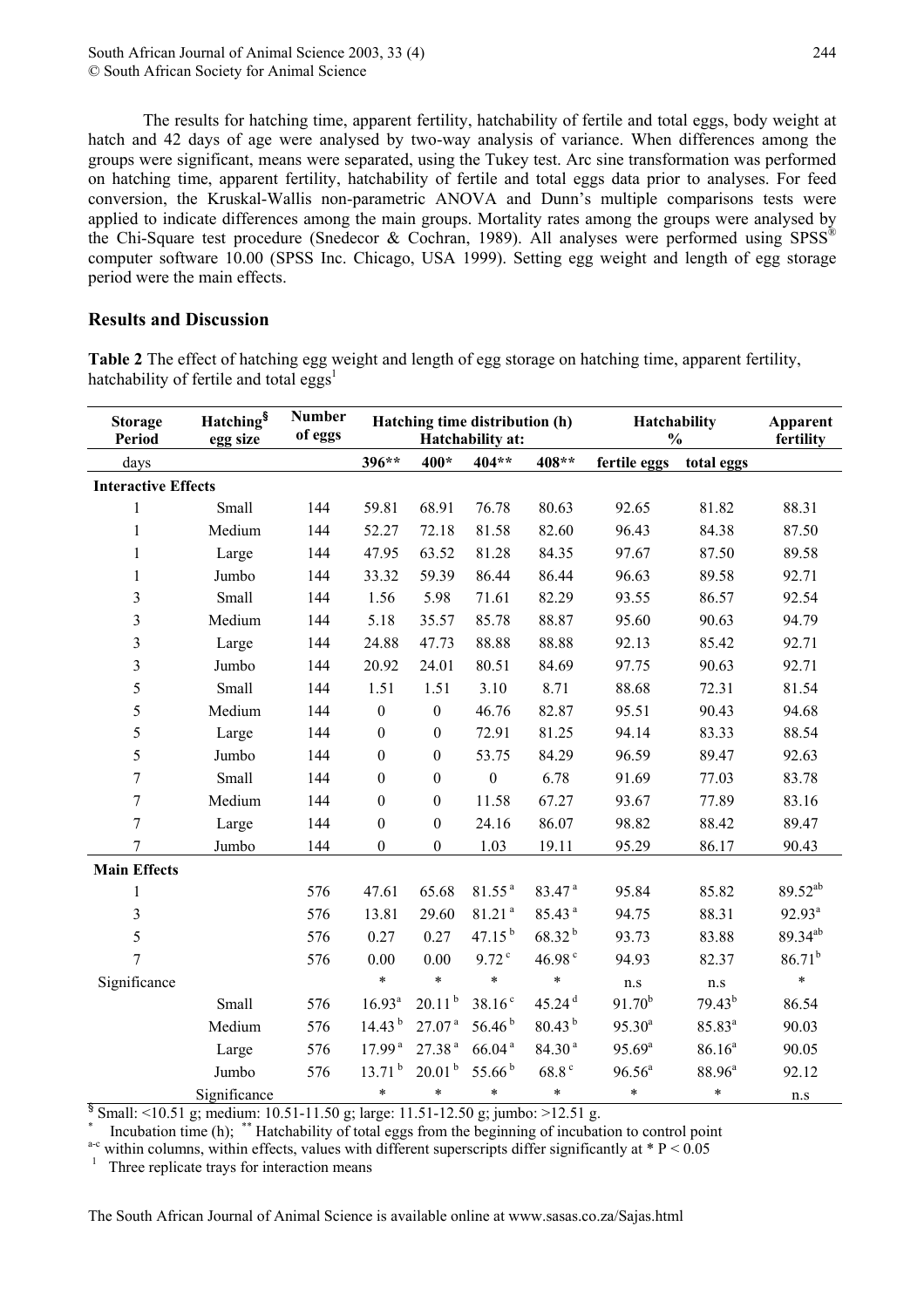| <b>Storage</b>                                                                               | Egg <sup>§</sup> |             | <b>Body weight</b> |                              | <b>FCR</b>                    | <b>Mortality</b> | European       |                   |
|----------------------------------------------------------------------------------------------|------------------|-------------|--------------------|------------------------------|-------------------------------|------------------|----------------|-------------------|
| period                                                                                       | size             | $\mathbf n$ |                    | (g)                          |                               |                  | $(\%)$         | <b>Efficiency</b> |
| days                                                                                         |                  | $0-3$ wk    | $4-6$ wk           | At hatch                     | 42 d of age                   |                  |                | Factor            |
| <b>Interactive effects</b>                                                                   |                  |             |                    |                              |                               |                  |                |                   |
| $\mathbf{1}$                                                                                 | Small            | 118         | 50                 | $6.82 \pm 0.08$              | $185.1 \pm 10.0$              | 2.91             | 9.52           | 13.70             |
| $\mathbf{1}$                                                                                 | Medium           | 122         | 50                 | $7.84 \pm 0.06$              | $183.1 \pm 12.3$              | 2.95             | 3.70           | 14.23             |
| $\mathbf{1}$                                                                                 | Large            | 126         | 50                 | $8.50 \pm 0.06$              | $190.9 \pm 13.1$              | 2.80             | 2.38           | 15.85             |
| $\,1$                                                                                        | Jumbo            | 129         | 50                 | $9.45 \pm 0.10$              | $196.0 \pm 11.2$              | 2.92             | 2.32           | 15.61             |
| 3                                                                                            | Small            | 125         | 50                 | $6.85 \pm 0.08$              | $186.1 \pm 13.1$              | 2.95             | 10.34          | 13.47             |
| 3                                                                                            | Medium           | 131         | 50                 | $7.86 \pm 0.04$              | $179.5 \pm 12.5$              | 3.05             | 5.74           | 13.21             |
| $\overline{\mathbf{3}}$                                                                      | Large            | 123         | 50                 | $8.59 \pm 0.05$              | 192.2±11.7                    | 2.67             | 2.43           | 16.72             |
| 3                                                                                            | Jumbo            | 131         | 50                 | $9.60 \pm 0.10$              | $187.0 \pm 12.1$              | 3.04             | 1.14           | 14.48             |
| 5                                                                                            | Small            | 104         | 50                 | $6.81 \pm 0.09$              | $176.4 \pm 11.7$              | 3.23             | 6.38           | 12.19             |
| 5                                                                                            | Medium           | 130         | 50                 | $7.94 \pm 0.06$              | $182.0 \pm 12.4$              | 3.00             | 1.17           | 14.28             |
| 5                                                                                            | Large            | 120         | 50                 | $8.60 \pm 0.07$              | $187.3 \pm 12.0$              | 3.19             | 6.25           | 13.11             |
| 5                                                                                            | Jumbo            | 129         | 50                 | $9.47 \pm 0.09$              | $191.5 \pm 13.4$              | 2.90             | 0.00           | 15.72             |
| $\boldsymbol{7}$                                                                             | Small            | 111         | 50                 | $6.77 \pm 0.09$              | $175.4 \pm 14.2$              | 3.42             | 3.50           | 11.54             |
| $\tau$                                                                                       | Medium           | 112         | 50                 | $8.01 \pm 0.06$              | $188.5 \pm 15.3$              | 3.04             | 0.00           | 14.76             |
| $\overline{7}$                                                                               | Large            | 127         | 50                 | $8.63 \pm 0.05$              | 194.9±13.4                    | 2.80             | 4.76           | 15.78             |
| $\tau$                                                                                       | Jumbo            | 124         | 50                 | $9.09 \pm 0.14$              | $196.6 \pm 12.5$              | 3.20             | 1.23           | 14.45             |
| <b>Main effects</b>                                                                          |                  |             |                    |                              |                               |                  |                |                   |
| $\mathbf{1}$                                                                                 |                  | 495         | 200                | $8.15 \pm 0.08$              | 188.8±1.72                    | 2.89             | 4.48           | 14.86             |
| 3                                                                                            |                  | 510         | 200                | $8.20 \pm 0.09$              | $186.2 \pm 1.63$              | 2.92             | 4.91           | 14.44             |
| 5                                                                                            |                  | 483         | 200                | $8.20 \pm 0.08$              | $184.3 \pm 1.73$              | 3.08             | 3.45           | 13.77             |
| $\overline{7}$                                                                               |                  | 474         | 200                | $8.12 \pm 0.09$              | 188.9±1.90                    | 3.11             | 2.37           | 14.12             |
| Significance                                                                                 |                  |             |                    | n.s                          | n.s                           | n.s              | n.s            |                   |
|                                                                                              | Small            | 458         | 200                | $6.81 \pm 0.05$ <sup>d</sup> | $180.7 \pm 1.40^b$            | 3.12             | $7.43^{\rm a}$ | 12.75             |
|                                                                                              | Medium           | 495         | 200                | $7.92 \pm 0.03$ <sup>c</sup> | $183.3 \pm 1.93^b$            | 3.01             | $2.65^{b}$     | 14.12             |
|                                                                                              | Large            | 496         | 200                | $8.56 \pm 0.04^b$            | $191.3 \pm 1.57$ <sup>a</sup> | 2.86             | $3.95^{b}$     | 15.28             |
|                                                                                              | Jumbo            | 513         | 200                | $9.39 \pm 0.06^a$            | $192.8 \pm 1.82^a$            | 3.01             | $1.17^{b}$     | 15.07             |
|                                                                                              | Significance     |             |                    | $\ast$                       | $***$                         | n.s              | $\ast$         |                   |
| $\frac{1}{3}$ Small: <10.51 g; medium: 10.51-11.50 g; large: 11.51-12.50 g; jumbo: >12.51 g. |                  |             |                    |                              |                               |                  |                |                   |

**Table 3** The effect of hatching egg weight and length of egg storage on body weight at hatch and 42 d of age (mean  $\pm$  s.e.m.), FCR, mortality and European Efficiency Factor in quail hatched from the eggs

FCR – Feed conversion ratio

European Efficiency Factor (EEF): g gained/day  $X$ % survival rate / conversion: 10

<sup>a-d.</sup> Within columns, within effects, values with different superscripts differ significantly at  $P < 0.05(*)$  and  $P < 0.01(**)$ 

The main and interactive effects of hatching egg weight and length of storage on hatching time, apparent fertility, and hatchability of total and fertile eggs are shown in Table 2. The hatching time of chicks was significantly influenced by length of storage period and hatching egg weight ( $P < 0.05$ ). Observations started at 396 h, at which time about 47.6, 13.8, 0.27, and 0% of chicks from the eggs stored for 1, 3, 5, and 7 days or 16.93, 14.43, 17.99, and 13.71% of chicks in the small, medium, large and jumbo eggs respectively were already hatched. At the last control point (at 408 h of incubation) the hatching time of chicks hatched from small and jumbo eggs or stored for seven days was found to be longer than that of the others. This finding is concurrent with the findings of Nester & Nable (2000), Smith (2000) and Inal (2001). Hatchability of fertile and total eggs increased ( $P < 0.05$ ) with an increase in egg weight but was not significantly affected by the length of egg storage period. The relatively low hatchability of small eggs can be explained by insufficient essential nutrients which might result in increased chick mortality. Apparent fertility was 89.5,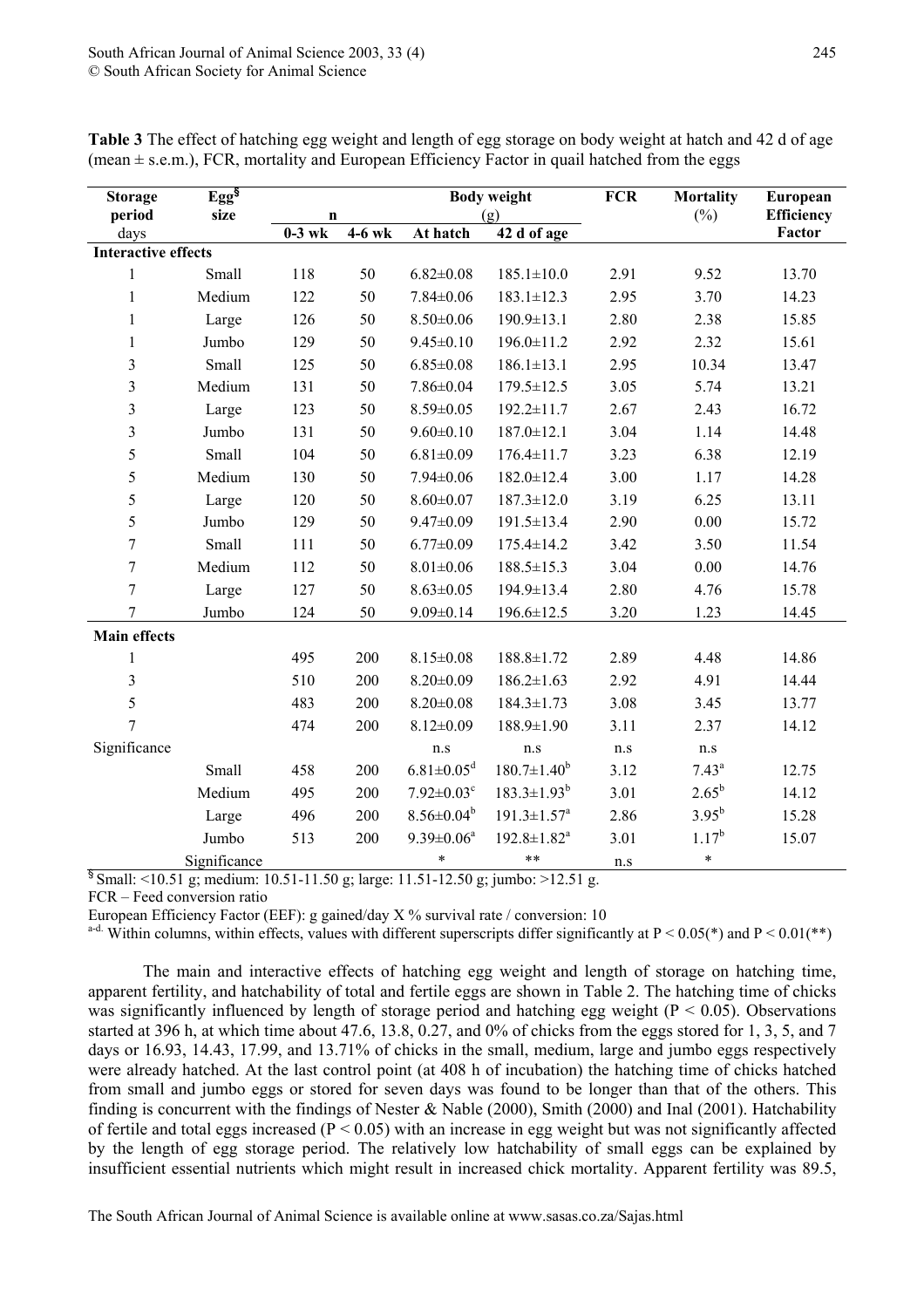92.9, 89.3 and 86.7%, in eggs stored for 1, 3, 5, and 7 days, respectively, or 86.5, 90.0, 90.1 and 92.1% in the small, medium, large and jumbo eggs, respectively. Although long storage time and hatching egg weight do not affect true fertility, the present study and the work of Elibol *et al*. (2002) suggested that long egg storage, except for one day prior to incubation, decreased ( $P < 0.05$ ) apparent fertility. In this study, there was no hatching egg weight x length of storage period interactions for the apparent fertility, or hatchability of total and fertile eggs.

The main and interactive effects of egg weight and length of storage period on growth performance of progeny are presented in Table 3. Body weight at hatch and 42 d of age was not affected by length of storage period. However, hatching egg weight did affect these parameters ( $P < 0.05$ ). Chicks hatched from eggs stored 1, 3, 5, and 7 d had similar initial and final weights. These results are in contrast to the findings of Sachdev *et al*. (1988) and Reis *et al.* (1997) who reported that the body weight of quail hatched from eggs stored for a short period was higher that when stored for longer periods. Initial chick weights were affected by hatching egg weight, with superiority of chicks from jumbo eggs, compared to those from small, medium and large eggs. Small eggs produced smaller offspring with smaller body weight at 42 d of age compared to those from the larger eggs. This result corroborates the findings of Among *et al*. (1984) and Farooq *et al*. (2001), and indicates that hatching egg weight, chick weight and chick growth are interrelated. In this study there were no significant differences in feed conversion ratio between the main groups. The mortality of quail was affected ( $P < 0.05$ ) by hatching egg weight. The survival rate of quails hatched from small eggs was found to be lower than in those from larger eggs. There was no hatching egg weight x length of egg storage period interactions for body weight at hatch and 42 d of age, feed conversion ratio, and mortality rate. According to the European Efficiency Factor, which is the best indicator of bird performance, the growth performance of quails hatched from eggs stored for 1 and 3 days or large and jumbo eggs was found to be superior.

### **Conclusions**

This study showed that the hatchability and growth performance of progeny were affected by length of storage period and hatching egg weight of quail. The hatchability and growth performance decreased with increasing length of storage and decreasing hatching egg weight. Eggs stored for no longer than 3 days and heavier than 11.5 g were found to be the most suitable for the optimum hatchability and subsequent growth performance.

### **Acknowledgments**

This work was supported by funding from the Turkish Republic Prime Ministry State Planning Organization.

### **References**

- Among, T.K., Sharma, P.K., Bora, N.N. & Baruah, K.K., 1984. Effect of egg weight and pre-incubation storage period on fertility and hatchability of WLH eggs. Ind. J. Poult. Sci. 19, 108-111.
- AOAC, 1990. Official methods of analyses. (15th ed.). Association of Official Analytical Chemists, Inc. Arlington, Virginia, USA.
- Ayorinde, K.L., Atteh, J.O. & Joseph, K., 1994. Pre-and post hatch growth of Nigerian indigenous guinea fowl as influenced by egg size and hatch weight. Nigerian J. Anim. Prod. 21, 49-55.
- Danczak, A. & Majeska, D., 1999. Emu (Dromaius novaehdlandiae) hatch success and controls on hatchlings survival. Adv. Agric. Sci. 6, 25-30.
- Dawes, C.M., 1975. Acid-base relationships within the avian egg. Biology Rev. 50, 351-376.
- Deeming, D.C., 2000. Storage of hatching eggs. Poult. Int. 11, 44-48.
- Elibol, O., Peak, S.D. & Brake, J., 2002. Effect of flock age, length of egg storage, and frequency of turning during storage on hatchability of broiler hatching eggs. Poult. Sci. 81, 945-950.
- Farooq, M., Aneela, K., Durrani, F.R., Muqarrab, A.K., Chand, N. & Khurshid, A., 2001. Egg and shell weight, hatching and production performance of Japanese broiler quail. Sarhad J. Agric. 17, 289- 293.
- Heier, B.T. & Jarp, J., 2001. An epidemiological study of the hatchability in broiler breeder flocks. Poult. Sci. 80, 1132**-**1138.
- Inal, S., 2001. Bildircin Yetistirme Bilgisi Ders Notları (*In Turkish*), S.U.Vet.Fac., Konya-Turkey. pp. 2-3.

The South African Journal of Animal Science is available online at www.sasas.co.za/Sajas.html